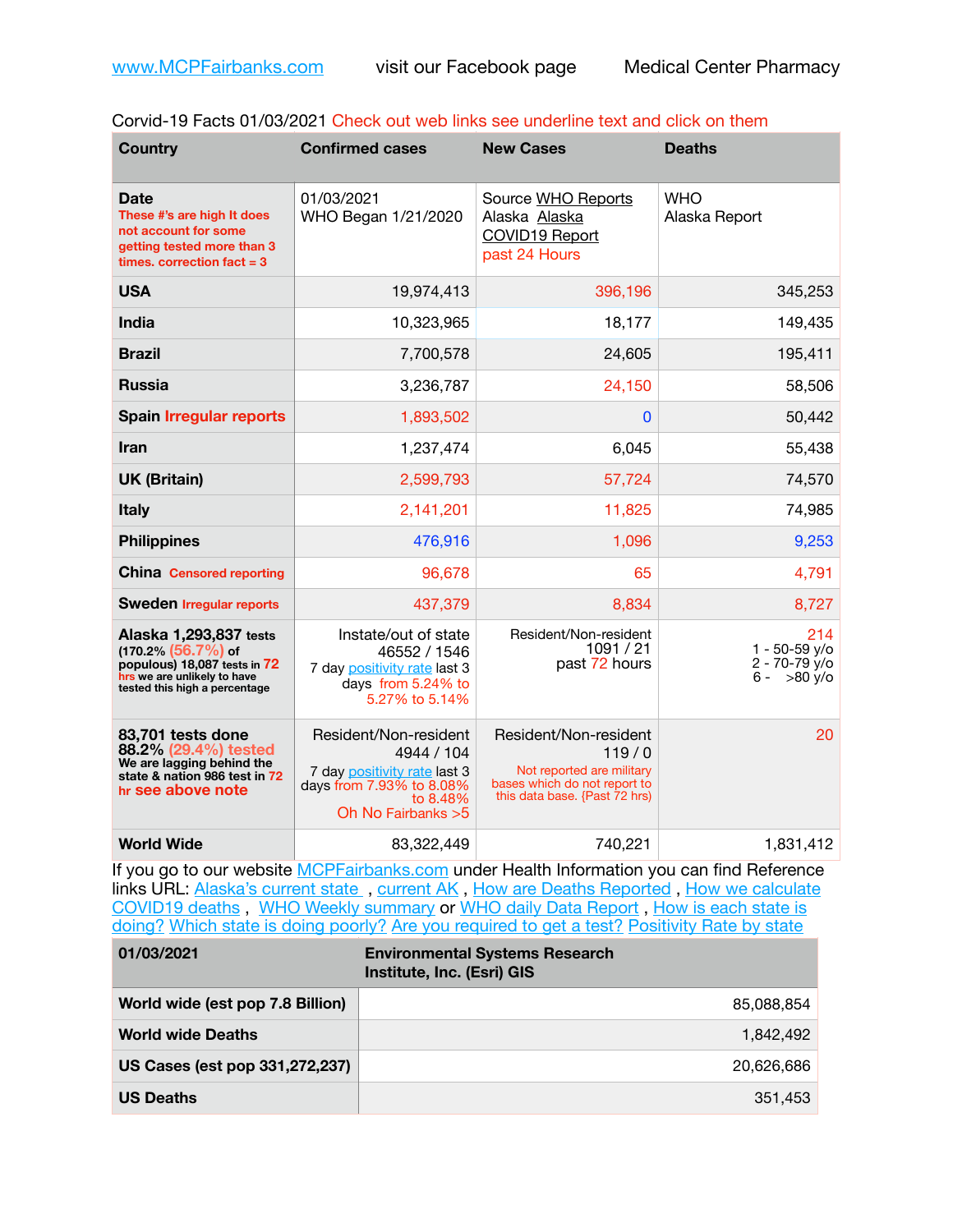The US has 2.8 hospital beds per 1000 our needs could be 56, China had 4.3, Italy 3.2, South Korea 12.3

Impact of COVID-19 on the US Healthcare system<br>Estimated US Population 331.3 million 124.6% (41.5%) have

**331.3 million 124.6% (41.5%) have been tested (412.5 million)** Estimated 5% of US population will test positive for Covid-19 16.56 million (currently 20.6 Million have or 6.22% of population) we have currently tested an est. 412.5 million based on 20.6 mill that have tested positive discount some of these numbers by 67% to account for multiple testing of same person.

If 8% will require hospitalization of the 16.56 million positive cases, we would need 1.325 million beds. Estimated by the American Hospital Association there are 800,000 staffed beds available. 

The USNS Mercy and Comfort added 2,000 staffed beds, not ICU

Of these estimated to be admitted to ICU 960,000. to ICU beds The US has 16,000 ICU beds we have 68,000-85,000 beds ve have 68,000-85,000 beds

 The Needs US could need 299,000beds with ventilators <16,000 ventilators

**Summation:** Estimated needs could be 1.325 million hospitalized beds for just COVID-19 patients alone. If positives represents 5% of test run, then approximately 412.5 million have been tested, we have no idea how many tests have been run or how many multiple tests conducted on the same person, resulting in 20.6 million positive tests run with 351453 with 8220 deaths in the past 72 hours, ave 2740/ day. In AK, with 46552 positive cases 6.12% of Alaska, 1013 hospitalizations, and 214 deaths. Hospitalization rate is 2.18% of those that test positive, Death Rate 0.46% overall or 21.1% of those hospitalized.

Normal ICU stay 5-7 days, estimated ICU stay for COVID-19 2-3 weeks and they could tie up a ventilator for that length of time also, helping only 1/3 as many patients.

This is why we need to flatten the curve by social spacing and only essential travel.

Expected Death (these are just estimates based on other countries) if 5% of the US Population (16.56 million) test positive and if

1% die = 165,600 people

2% die = 311,200 people

3% die = 496,800 people

6% die = 993,600 people obviously we have passed the 1.325 million positive cases so if 5% of the US population (16.56 million) test positive and 6% of those die = 993,600 deaths if no vaccine, or if 3.09% (511,704) will die, we are 1/3 of the way there in 25 weeks.

 World wide death rate of positive tests actually 2.16%. The US is at 351453 1.71% of those actually tested positive, that is 72% lower death rate than when we started in 3/2020 , started at 6%. There are 7.8 Billion people in the world 331 million live in the US (4.2% of the world's population). The US deaths represents 19.07% of the world's death numbers and 24.2% of worldwide confirmed cases. In comparison to the flu in the US

CDC Estimates. From 2010 to 2016, the flu-related death rate was between 12,000 and 56,000, with the highest season being 2012 to 2013 and the lowest being 2011 to 2012. Most deaths are caused by complications of the flu, including pneumonia or a secondary bacterial infection of the heart or brain. or 2,000 to 9,333 per year. In 2020 in the US has 19 million cases 180,000 hospitalized and 10,000 (0.052%) have died, typically it is 2% will die, compared to 1.71% with COVID19. 124.6% (US), 170.2% (Alaska), & 88.2% (Fbks) are still too few to protect us from future outbreaks. Experts feel that we need either need people to get infected with the virus and develop antibodies or get vaccinated to create immune antibodies to protect us, that we need  $>60\%$  of the population to have positive antibody tests and preferably 70-90%, one expert felt they would not feel confident til >85% were positive, to give assurance (herd immunity) in order to go without masks and social distancing. NY City seems to have the highest number at 20%. Testing is so important. Currently we are testing at 40.52 Million tests per month. At this rate to test everyone once it will take 8.09 months or over 0.67 years. To test 3 times it would take 24.27 months or 2.02 years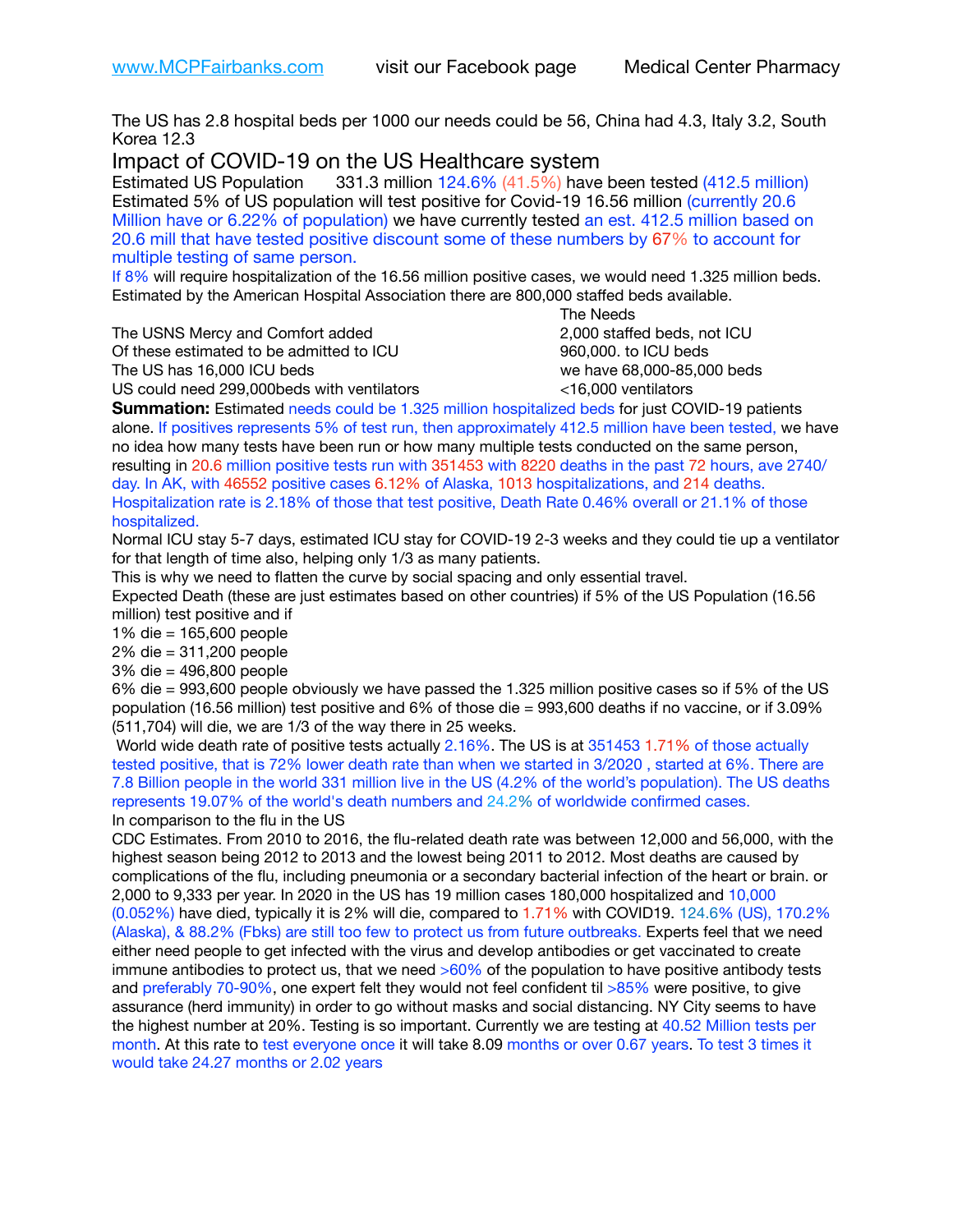The Flu (Influenza kills approximately 1-2% of those infected, SARS killed 800 people total, COVID19 appears to kill 1.71% of those that test positive or -0.86 times (0.14%) less deadly than the flu and seems to be more contagious. (Seems to spread more readily)

Alaska has 45461 so far, 4825 in Fairbanks or 1 of every 10 of Alaskans, and was 1 in 10, with 200 deaths, the first case was transient foreign airline crew member. Interesting, the Source of Alaska's SARS-Cov2 virus originated not from East Asia by travelers or the west coast (Washington where it was first observed) , but came from the east coast of the US, and they were inoculated first from Europe, accordingly from New York's Governor and CDC.

**Best practice protection** is good personal Hygiene do not touch eyes, nose, mouth, wash hands frequently for at least 20-30 seconds, before you touch your face, and observe personal spacing of 6-18 feet. Remove your shoes in your house, frequently clean surface areas, let the cleaner sit 15-20 sec before wiping off. **We are recommending to wear any kind of mask.**

Drug treatment is being researched, but as yet not been verified, only suggested. Best to isolate those sick and isolate those most susceptible (old and preconditioned with risk factors)

**Risk factors:** Cardiovascular disease (56.6%), Obesity (41.7%), Diabetes (33.8%), age >60, respiratory problems, especially smokers or those who vape, High Blood Pressure

If you have been exposed self isolate for 2-4 weeks

One episode in China, a man tested negative for 27 days before showing symptoms. So Isolation may want to be considered up to 4 weeks not just 2 weeks.

Italy 1 in 10 positive cases admitted to ICU due to Hypoxic failure requiring mechanical ventilation. In NY it was 1 in 7 that required hospitalization, of the 5700 hospitalized 2634 were discharged (79% (2081)) or added (21%(553)), 9 in 10 put on a ventilator died.

alvte I

Public policy development and education is important. How Long does Covid-19 stay on objects

| Air                              | up to 3 hours |
|----------------------------------|---------------|
| Copper                           | 4 hours       |
| Cardboard (Amazon Box)           | 24 hrs        |
| Plastic surfaces/Stainless Steel | 72 hours      |
| Mucosal surfaces                 | unknown       |



Viral Antigen and Viral RNA tells us you have the disease and can spread the disease and can or are currently sick. IgM (short term) and IgG (long term antibodies) tells us you have experienced the virus or had the vaccine, and got over it. You may be resistant if your [antibody](https://www.cdc.gov/coronavirus/2019-ncov/lab/resources/antibody-tests.html)  [levels](https://www.cdc.gov/coronavirus/2019-ncov/lab/resources/antibody-tests.html) are high enough. [Current](https://l.facebook.com/l.php?u=https://www.itv.com/news/2020-10-26/covid-19-antibody-levels-reduce-over-time-study-finds?fbclid=IwAR3Dapzh1qIH1EIOdUQI2y8THf7jfA4KBCaJz8Qg-8xe1YsrR4nsAHDIXSY&h=AT30nut8pkqp0heVuz5W2rT2WFFm-2Ab52BsJxZZCNlGsX58IpPkuVEPULbIUV_M16MAukx1Kwb657DPXxsgDN1rpOQ4gqBtQsmVYiWpnHPJo2RQsU6CPMd14lgLnQnFWxfVi6zvmw&__tn__=-UK-R&c%5B0%5D=AT1GaRAfR_nGAyqcn7TI1-PpvqOqEKXHnz6TDWvRStMnOSH7boQDvTiwTOc6VId9UES6LKiOmm2m88wKCoolkJyOFvakt2Z1Mw8toYWGGoWW23r0MNVBl7cYJXB_UOvGklNHaNnaNr1_S7NhT3BSykNOBg) [View of](https://www.livescience.com/antibodies.html)  [antibodies/immunity](https://www.livescience.com/antibodies.html)[.](https://www.itv.com/news/2020-10-26/covid-19-antibody-levels-reduce-over-time-study-finds) We have tested currently 170.2% (56.7%) of the Alaskan

## Updated graph numbers.

| Project outward<br>Exhalation can spray<br>spittle (droplets) |  | 1.5 m $(4.9$ ft) |  |
|---------------------------------------------------------------|--|------------------|--|
| Coughing                                                      |  | 2 m (6.6 ft)     |  |
| Sneeze                                                        |  | 6 m (19.7 ft)    |  |
| Development of immune response                                |  |                  |  |
| Early viral testing tests to see if you                       |  |                  |  |
| currently have the virus.                                     |  |                  |  |
| Later antibody testing tells us if you have                   |  |                  |  |
| been exposed and survived. But does not                       |  |                  |  |
| tells us if you have immunities to the virus.                 |  |                  |  |
| We will need to have both tests done in                       |  |                  |  |
| order to open the community                                   |  |                  |  |
|                                                               |  |                  |  |



Days Since Onset of Symptoms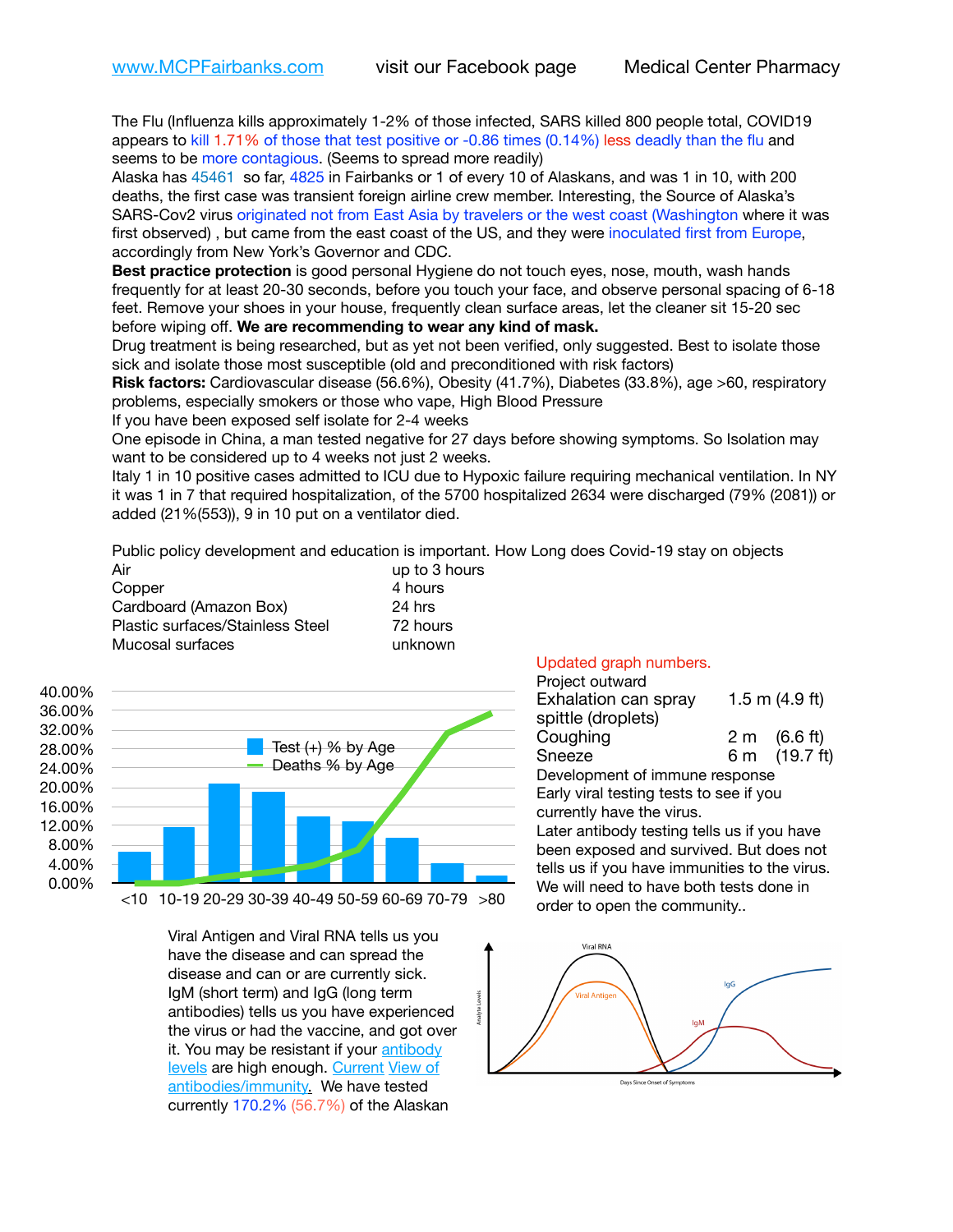population and over little over 124.6% (41.5%) of the US population, discount these numbers by 67% to reflect multiple testing of the same person. To be safe, we need at least 25% to see if we are making progress,  $60\%$  to [barely qualify](https://www.nature.com/articles/d41586-020-02948-4) to be safe, and  $70-90\%$  to be assured we will not see a second wave of sickness. Some experts will [not feel safe til we are at 85%.](https://www.bannerhealth.com/healthcareblog/teach-me/what-is-herd-immunity)

Three types of clinical laboratory COVID-19 or SARS-CoV-2 tests are being developed: Molecular Gene sequencing (current method), Viral antigen (testing parts of the virus), Host antibody tests (serology). They detect the virus in different ways.

Mask & Mask Usage: N95 filter out 95% of the particles in the air 3 microns in size or larger.

Mold sizes are about 10-12 microns in size. Bacteria are larger, so is dust

Gas molecules and viruses are smaller. PM2.5 are 2.5 microns in size.

**Viruses** can be 1 micron in size, 0.3 micron in size, or 0.1 microns in size, so they **will pass right through**. **We recommend wearing any mask, the mask may provide up to 5 times the protection** over **wearing no mask at all**. It still **does not protect** the wearer from contracting the infection, it **can inhibit** the spreading, something is **better than nothing at all**.

**Remember there is a clean side ( the side towards you) and a dirty side,** the side to the contaminated air is dirty. If you are COVID positive then this is reversed. When handling the mask, do not touch the dirty side and then touch your face, Wash properly your hands first after touching the dirty side before touching your face. If you are infected the dirty side is the inside surface of the mask.

Wash your homemade mask in hot water wash >133F (for at least 10 minutes) and rinse to sanitize with high heat >133F Plus and a weak bleach or peroxide (not Both) the mask. Daily if possible. If you are a frontline health care provider with a homemade fabric mask 2 hours. Do not touch the dirty side.

Alcohol solutions should be 60-80% alcohol 70% is optimal. **Keep wet and rub 30 seconds**, or Happy Birthday song sung 3 times.

Hydrogen peroxide diluted to 2% or 4 teaspoonful per quart of water (20ml per 946ml) Bleach the same ratio **Vinegar and ammonia are good cleaning agents, not disinfectants**.

**Do not mix** any of these agents together, toxic fumes can result.

**Disinfectants, in order to be effective**, should remain on the applied surface, to be cleaned moist **(wet) for 30 seconds to 4 minutes** depending on material. Caution may dissolve glue or adhesives or bleach and discolor items, check with manufacturers. Do not let it get inside electronic devices. UV (10 minutes), [UV light](http://www.docreviews.me/best-uv-boxes-2020/?fbclid=IwAR3bvFtXB48OoBBSvYvTEnKuHNPbipxM6jUo82QUSw9wckxjC7wwRZWabGw) only kills where it can see.

## **Myths**

Taking hot baths, using colloidal silver, eating garlic soup, gargling with bleach are not proven to be effective. We have already seen using chloroquine taking the wrong form in the wrong dose can be fatal, one death and one critically injured. (see Arizona couple after listening to the president)

**We have heard of all kinds of cures.** To date there is no curative or preventative treatments, only supportive therapy.

At this point there is **no proof** that Quinine, zinc, Hydroxychloroquine, Chloroquine, or Vitamin C works. As they say wives-tale at best, irresponsible reporting most likely. We have seen no information that they work, ineffective dosing issues, over-dosing issues, permanently killing the senses of smell or taste, inappropriate usage, cardiac arrhythmias, and death from the usage of these agents have been reported. The virus may die out with heat of summer, or cold weather, this is a myth

There are a couple of studies at show the virus can withstand 98F

We know the body tries to use up to 104F to potentiate our immune system, to kill viruses. Taking NSAID, Aspirin, Ach-Inhibitors, Arb's and you get the COVID-19 infection are not contraindicated and no clinical evidence that says you should stop any of these classes of medications. It would be misguided and ill advised if you did so

In other words, Unless your doctor makes changes, keep taking your medications unless told to do otherwise.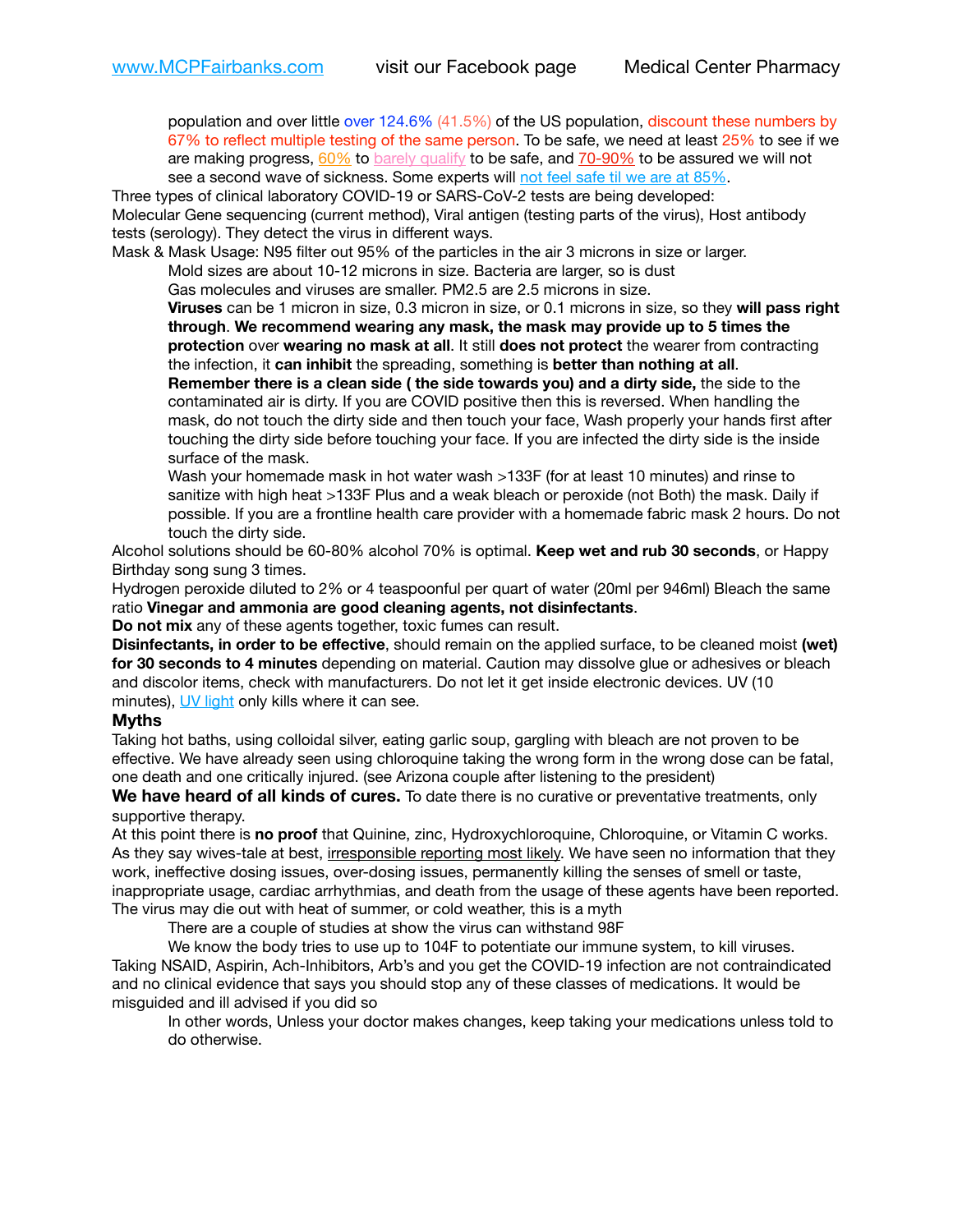As of 12/21/20, DHSS is aware of 11 reports regarding possible allergic reactions from Alaska's hospitals to CDC: Bartlett Regional Hospital (8), Providence Alaska (2) and Fairbanks Memorial Hospital (1). Two were identified as anaphylaxis and one of those resulted in hospitalization for ongoing monitoring. In the other three cases, symptoms were mild and not considered anaphylaxis. Symptoms have resolved in all cases and the hospitalized patient has been discharged and is doing well. The CDC said there appears to be no obvious geographic clustering of these reactions, nor was a specific production lot involved. People who experience anaphylaxis after the first dose should not receive a second dose, according to CDC recommendations.

| Magnitude of Death Comparison |
|-------------------------------|
|-------------------------------|

| <b>Conflict</b>                   | <b>Combat Death</b> |
|-----------------------------------|---------------------|
| <b>Revolutionary War</b>          | 8,000               |
| Civil War                         | 214,938             |
| World War I                       | 53,402              |
| World War II                      | 291,557             |
| <b>Korean Conflict</b>            | 33,686              |
| <b>Vietnam</b>                    | 47,424              |
| <b>Gulf War</b>                   | 149                 |
| Afghanistan                       | 1,833               |
| <b>Iraq</b>                       | 3,836               |
| <b>COVID19 deaths</b><br>1/3/2021 | 351,453             |

| Group           | Alaska COVID19 Vaccine plan 12/30/2020                                                                                                                                                                                                                                                                                                                                                                                                                                            | Who can get<br>the vaccines?<br><b>Availability</b> |
|-----------------|-----------------------------------------------------------------------------------------------------------------------------------------------------------------------------------------------------------------------------------------------------------------------------------------------------------------------------------------------------------------------------------------------------------------------------------------------------------------------------------|-----------------------------------------------------|
|                 | Who is in this group                                                                                                                                                                                                                                                                                                                                                                                                                                                              |                                                     |
| Phase 1a Tier 1 | Long Term care Facility - Staff & Residents<br>Skilled care,<br>Assisted living,<br>Intermediate care with developmental<br>disabilities.<br>Residential Care facilities,<br>State Veterans Homes.<br>Front Line Hospital and Health care workers,<br>beside personal, High Risk jobs (examples ICU,<br>ER, Surgery, Physicans/prescribers, COVID<br>units, Respiratory/OT/PT/ST Therapists, Lab<br>Techs, Facility Security, House Keeping<br>(Environmental services), Dietary) | Now, limited<br>audience                            |